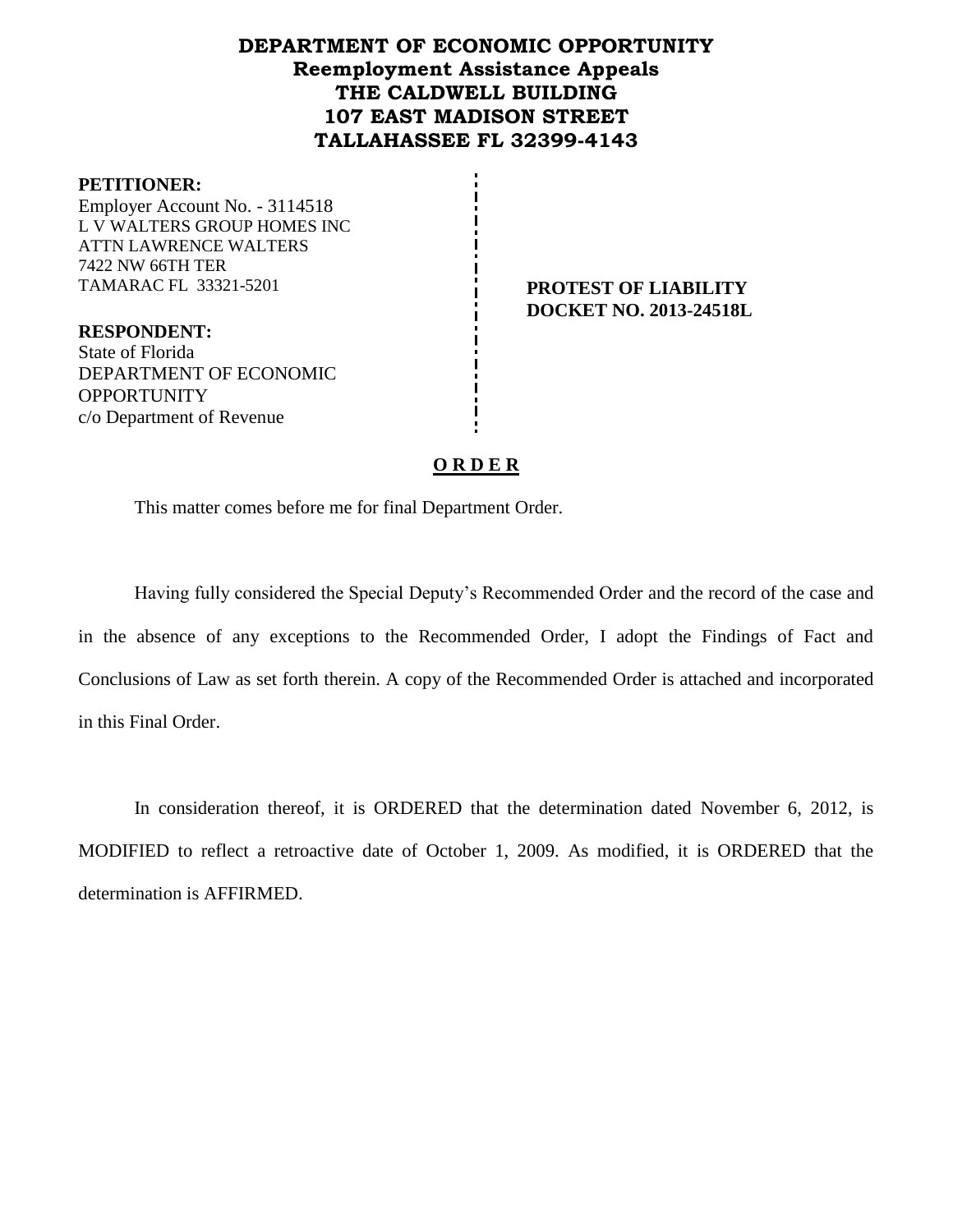#### **JUDICIAL REVIEW**

Any request for judicial review must be initiated within 30 days of the date the Order was filed. Judicial review is commenced by filing one copy of a *Notice of Appeal* with the DEPARTMENT OF ECONOMIC OPPORTUNITY at the address shown at the top of this Order and a second copy, with filing fees prescribed by law, with the appropriate District Court of Appeal. It is the responsibility of the party appealing to the Court to prepare a transcript of the record. If no court reporter was at the hearing, the transcript must be prepared from a copy of the Special Deputy's hearing recording, which may be requested from the Office of Appeals.

Cualquier solicitud para revisión judicial debe ser iniciada dentro de los 30 días a partir de la fecha en que la Orden fue registrada. La revisión judicial se comienza al registrar una copia de un *Aviso de Apelación* con la Agencia para la Innovación de la Fuerza Laboral [*DEPARTMENT OF ECONOMIC OPPORTUNITY]* en la dirección que aparece en la parte superior de este *Orden* y una segunda copia, con los honorarios de registro prescritos por la ley, con el Tribunal Distrital de Apelaciones pertinente. Es la responsabilidad de la parte apelando al tribunal la de preparar una transcripción del registro. Si en la audiencia no se encontraba ningún estenógrafo registrado en los tribunales, la transcripción debe ser preparada de una copia de la grabación de la audiencia del Delegado Especial [*Special Deputy*], la cual puede ser solicitada de la Oficina de Apelaciones.

Nenpòt demann pou yon revizyon jiridik fèt pou l kòmanse lan yon peryòd 30 jou apati de dat ke Lòd la te depoze a. Revizyon jiridik la kòmanse avèk depo yon kopi yon *Avi Dapèl* ki voye bay DEPARTMENT OF ECONOMIC OPPORTUNITY lan nan adrès ki parèt pi wo a, lan tèt *Lòd* sa a e yon dezyèm kopi, avèk frè depo ki preskri pa lalwa, bay Kou Dapèl Distrik apwopriye a. Se responsabilite pati k ap prezante apèl la bay Tribinal la pou l prepare yon kopi dosye a. Si pa te gen yon stenograf lan seyans lan, kopi a fèt pou l prepare apati de kopi anrejistreman seyans lan ke Adjwen Spesyal la te fè a, e ke w ka mande Biwo Dapèl la voye pou ou.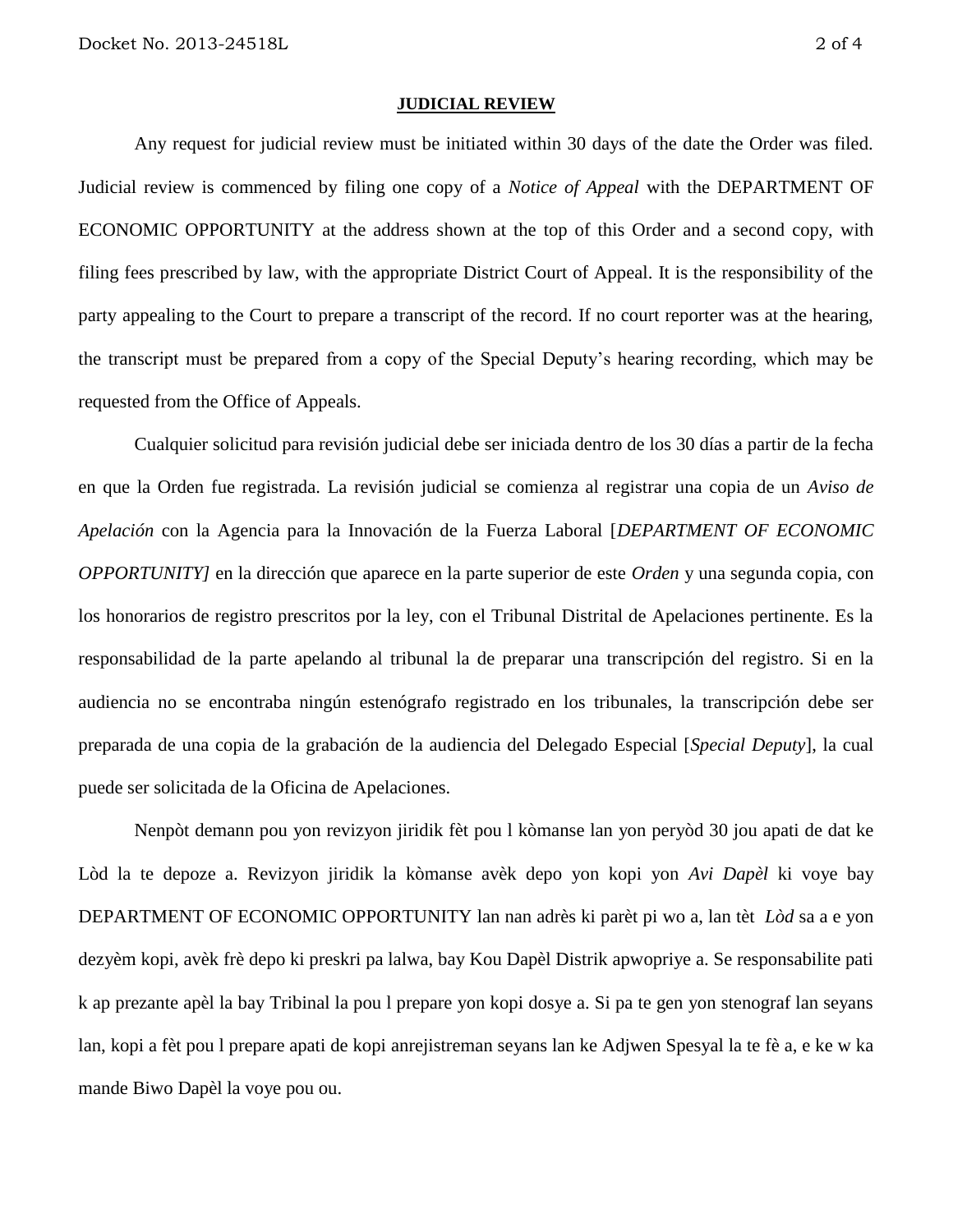DONE and ORDERED at Tallahassee, Florida, this \_\_\_\_\_\_\_ day of June, 2013.



Altemese Smith, Bureau Chief, Reemployment Assistance Program DEPARTMENT OF ECONOMIC OPPORTUNITY

FILED ON THIS DATE PURSUANT TO § 120.52, FLORIDA STATUTES, WITH THE DESIGNATED DEPARTMENT CLERK, RECEIPT OF WHICH IS HEREBY ACKNOWLEDGED.

 $\overline{\phantom{a}}$  ,  $\overline{\phantom{a}}$  ,  $\overline{\phantom{a}}$  ,  $\overline{\phantom{a}}$  ,  $\overline{\phantom{a}}$  ,  $\overline{\phantom{a}}$  ,  $\overline{\phantom{a}}$  ,  $\overline{\phantom{a}}$ DEPUTY CLERK DATE

## **CERTIFICATE OF SERVICE**

**I HEREBY CERTIFY that true and correct copies of the foregoing Final Order have been furnished to the persons listed below in the manner described, on the \_\_\_\_\_\_\_ day of June, 2013**.

Shenux D.F

SHANEDRA Y. BARNES, Special Deputy Clerk DEPARTMENT OF ECONOMIC **OPPORTUNITY** Reemployment Assistance Appeals 107 EAST MADISON STREET TALLAHASSEE FL 32399-4143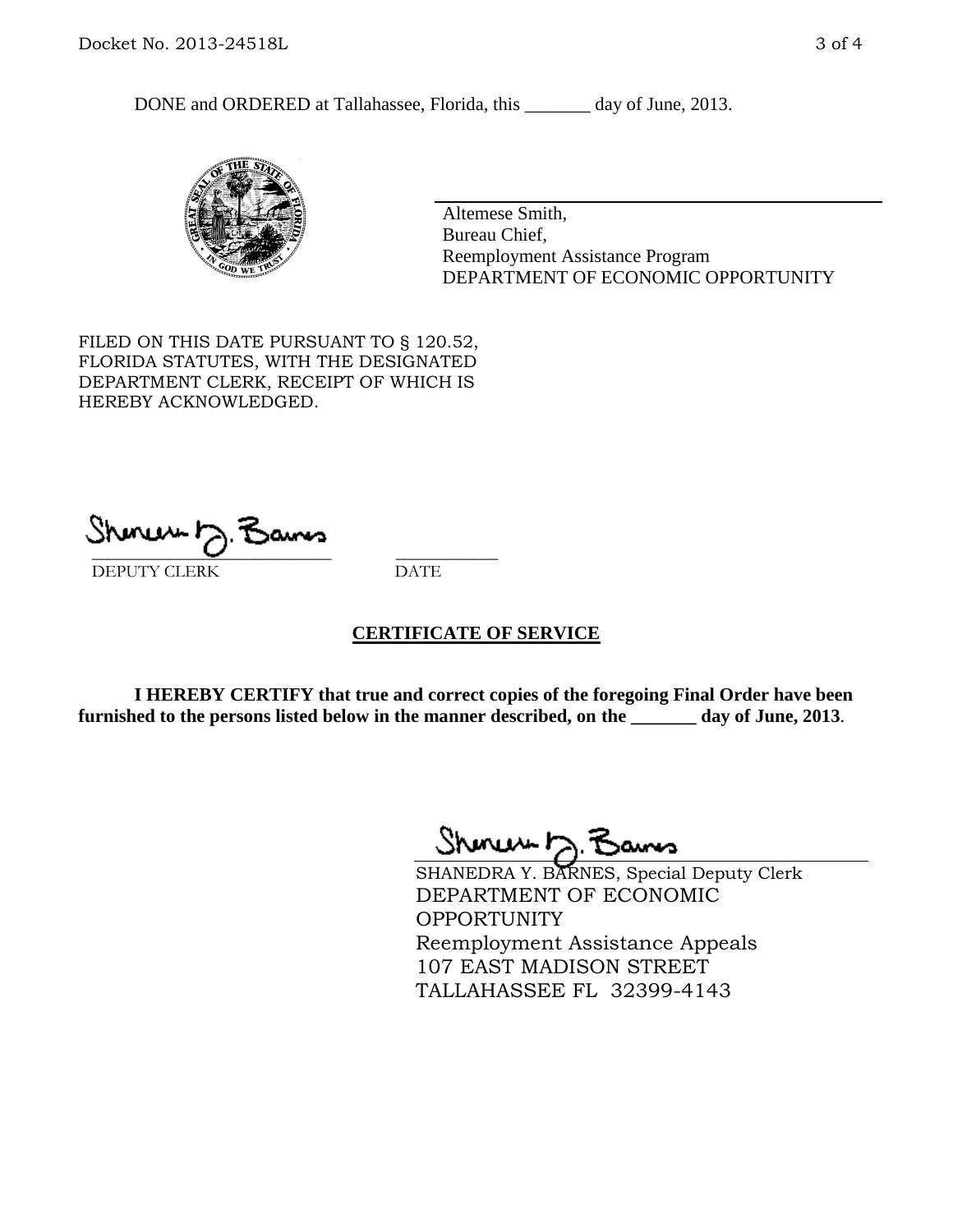Docket No. 2013-24518L 4 of 4

By U.S. Mail:

L V WALTERS GROUP HOMES INC ATTN LAWRENCE WALTERS 7422 NW 66TH TER TAMARAC FL 33321-5201

SONIA DOOLEY 119 SAN REMO BLVD NORTH LAUDERDALE FL 33068

> DEPARTMENT OF REVENUE ATTN: PATRICIA ELKINS - CCOC #1-4866 5050 WEST TENNESSEE STREET TALLAHASSEE FL 32399

DEPARTMENT OF REVENUE ATTN: MYRA TAYLOR PO BOX 6417 TALLAHASSEE FL 32314-6417

State of Florida DEPARTMENT OF ECONOMIC OPPORTUNITY c/o Department of Revenue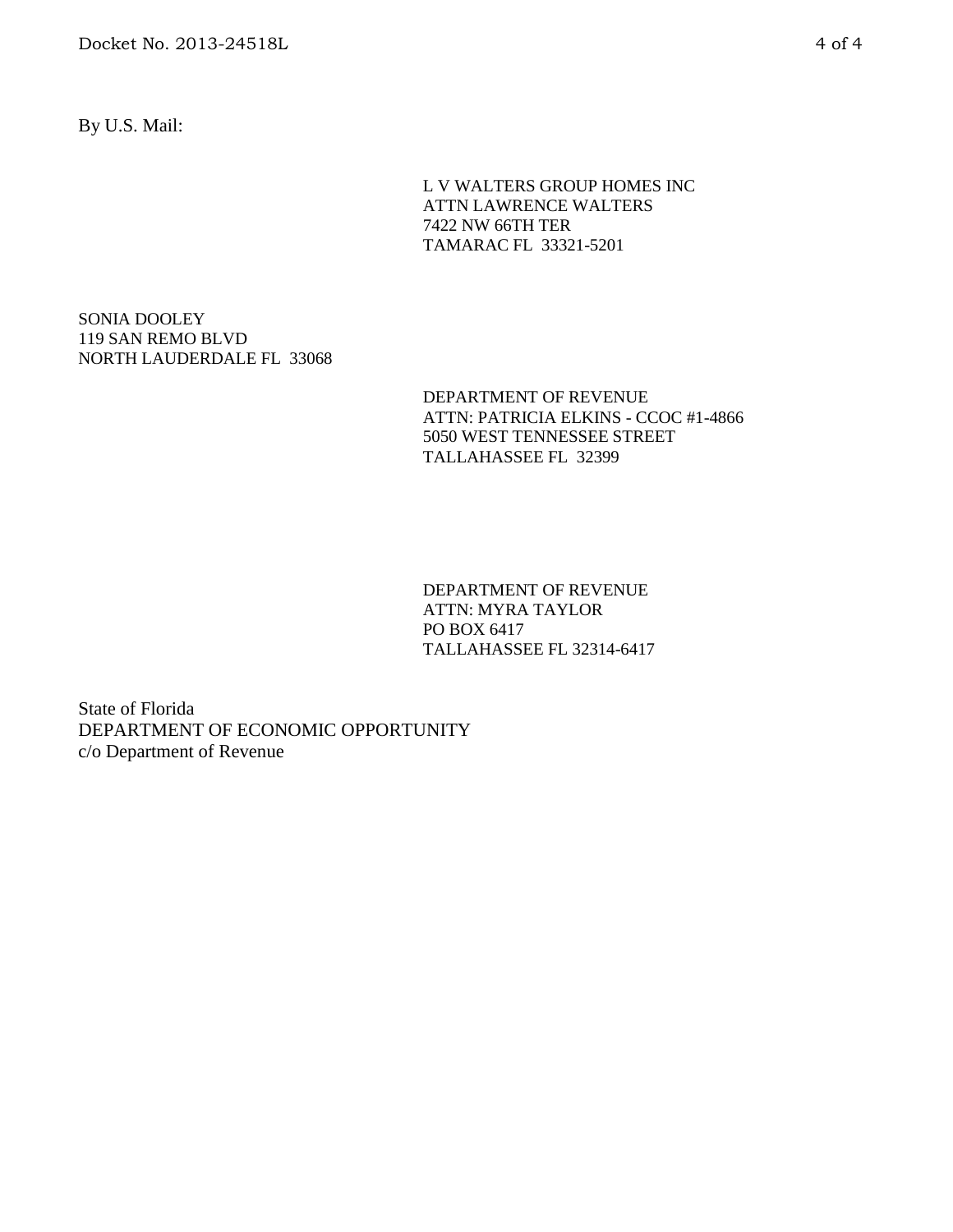# **DEPARTMENT OF ECONOMIC OPPORTUNITY Reemployment Assistance Appeals**

MSC 347 CALDWELL BUILDING 107 EAST MADISON STREET TALLAHASSEE FL 32399-4143

#### **PETITIONER:**

Employer Account No. - 3114518 L V WALTERS GROUP HOMES INC ATTN LAWRENCE WALTERS 7422 NW 66TH TER TAMARAC FL 33321-5201

> **PROTEST OF LIABILITY DOCKET NO. 2013-24518L**

**RESPONDENT:** State of Florida DEPARTMENT OF ECONOMIC **OPPORTUNITY** c/o Department of Revenue

# **RECOMMENDED ORDER OF SPECIAL DEPUTY**

TO: Altemese Smith, Bureau Chief, Reemployment Assistance Services DEPARTMENT OF ECONOMIC OPPORTUNITY

This matter comes before the undersigned Special Deputy pursuant to the Petitioner's protest of the Respondent's determination dated November 6, 2012.

After due notice to the parties, a telephone hearing was held on April 29, 2013. The Petitioner, represented by the Petitioner's president, appeared and testified. The Respondent, represented by a Department of Revenue Tax Specialist II, appeared and testified. The Joined Party appeared and testified.

The record of the case, including the recording of the hearing and any exhibits submitted in evidence, is herewith transmitted. Proposed Findings of Fact and Conclusions of Law were not received.

## **Issue:**

Whether services performed for the Petitioner by the Joined Party constitute insured employment, and if so, the effective date of liability, pursuant to Section 443.036(19), 443.036(21); 443.1216, Florida Statutes.

## **Findings of Fact:**

- 1. The Petitioner, L.V. Walters Group Homes, Inc., is a Florida profit corporation which was formed in February 2003 to operate group homes to provide care for the Petitioner's clients, mentally disabled individuals. The Petitioner provides services for the clients including, among other things, administering medications, housekeeping, feeding, and bathing.
- 2. The Petitioner's president and the Petitioner's director have been active in the operation of the business since inception and have received income from the business. The Petitioner operated four group homes and each group home was managed by an administrator. The Petitioner had a human resource manager. Since the inception of the business the Petitioner has classified all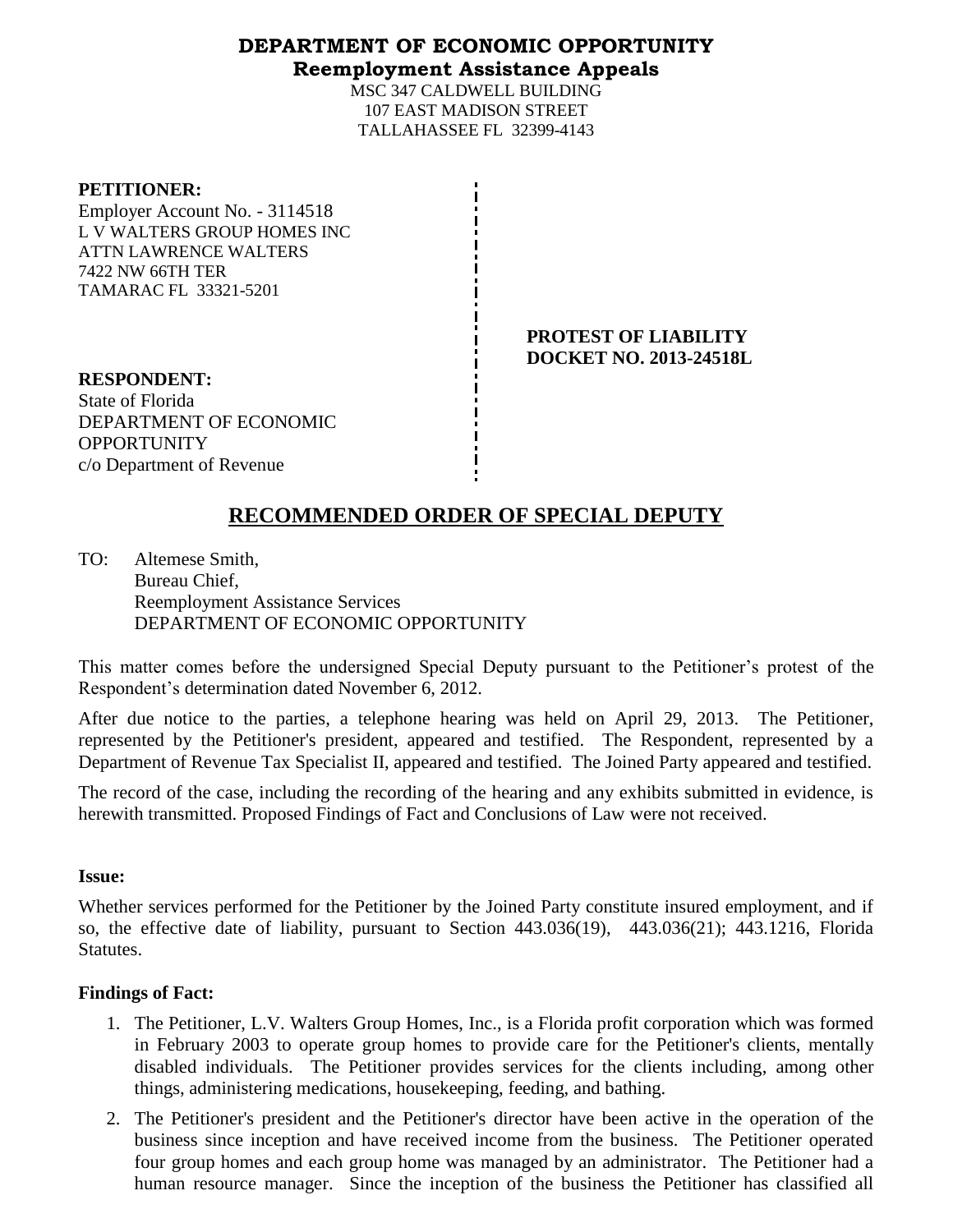workers, including the caregivers, administrators, human resource managers, and corporate officers, as independent contractors. The Petitioner ceased business effective September 30, 2012, however, the corporation has not been dissolved.

- 3. The Petitioner hired its caregivers by placing help wanted advertisements in the newspaper or by word of mouth.
- 4. The Joined Party is an individual who was previously employed by the government of the Cayman Islands to provide services as a caregiver for mentally disabled individuals. The Joined Party applied for work with the Petitioner and was hired in approximately November 2009. At the time of hire the Petitioner told the Joined Party that the rate of pay was \$8.00 per hour and that the Joined Party would be on probation for an unspecified period of time. The Joined Party accepted the offer of work.
- 5. The Joined Party was required to complete a form listing the days and times that she would be available to work. The Petitioner then scheduled the Joined Party to work within her days and hours of availability, depending on the Petitioner's needs.
- 6. The Joined Party was not required to provide any tools, equipment, or supplies to perform the work. The Joined Party did not have any expenses in connection with the work.
- 7. During the probationary period the administrators of the group homes where the Joined Party was assigned to work by the Petitioner observed the Joined Party as she performed her assigned duties. The administrators supervised the Joined Party and told the Joined Party what to do, when to do it, and how to do it.
- 8. The Petitioner issued a swipe card to the Joined Party. The Joined Party was required to swipe the card at the beginning of each work shift and at the end of each work shift. The Joined Party did not complete a timesheet or bill the Petitioner for her services. The Joined Party's hours of work were recorded by swiping the card.
- 9. The Joined Party performed services for the Petitioner on a full time basis as scheduled by the Petitioner.
- 10. The Joined Party was paid on a biweekly basis. Although the Petitioner did not withhold social security taxes and income taxes from the Joined Party's pay, the Petitioner withheld a lump sum from each paycheck which the Petitioner later sent to the Internal Revenue Service in the Joined Party's behalf as payment of estimated taxes on Form 1040-ES.
- 11. The Petitioner provided bonuses to the caregivers in the form of paid holidays and paid vacations. The Petitioner's purpose for providing the paid days off was to encourage the caregivers to remain on the job with the Petitioner rather than leaving to work elsewhere. In addition to the paid holidays the Joined Party was informed that she was allowed to take two weeks of vacation per year of which one week was with pay.
- 12. The Joined Party was not allowed to come and go as she pleased. She was required to work her assigned shifts and if she was not able to work as scheduled she was required to notify the Petitioner. Sometimes the administrator would tell the Joined Party to contact one of the other caregivers to have that caregiver work for the Joined Party. On other occasions the administrator would make the arrangements for another caregiver to work for the Joined Party. The Joined Party was not allowed to have another individual work for her unless the other individual was already working for the Petitioner as a caregiver.
- 13. On January 20, 2010, the Petitioner provided the Joined Party with a handbook containing approximately sixty pages. The Joined Party was required to sign a *Receipt of Contractor Handbook and Employment-at-Will Statememt* (sic) even though the Joined Party was not provided an opportunity to read the handbook before signing. Among other things the acknowledgement states "This is to acknowledge that I have received a copy of the L.V. Walters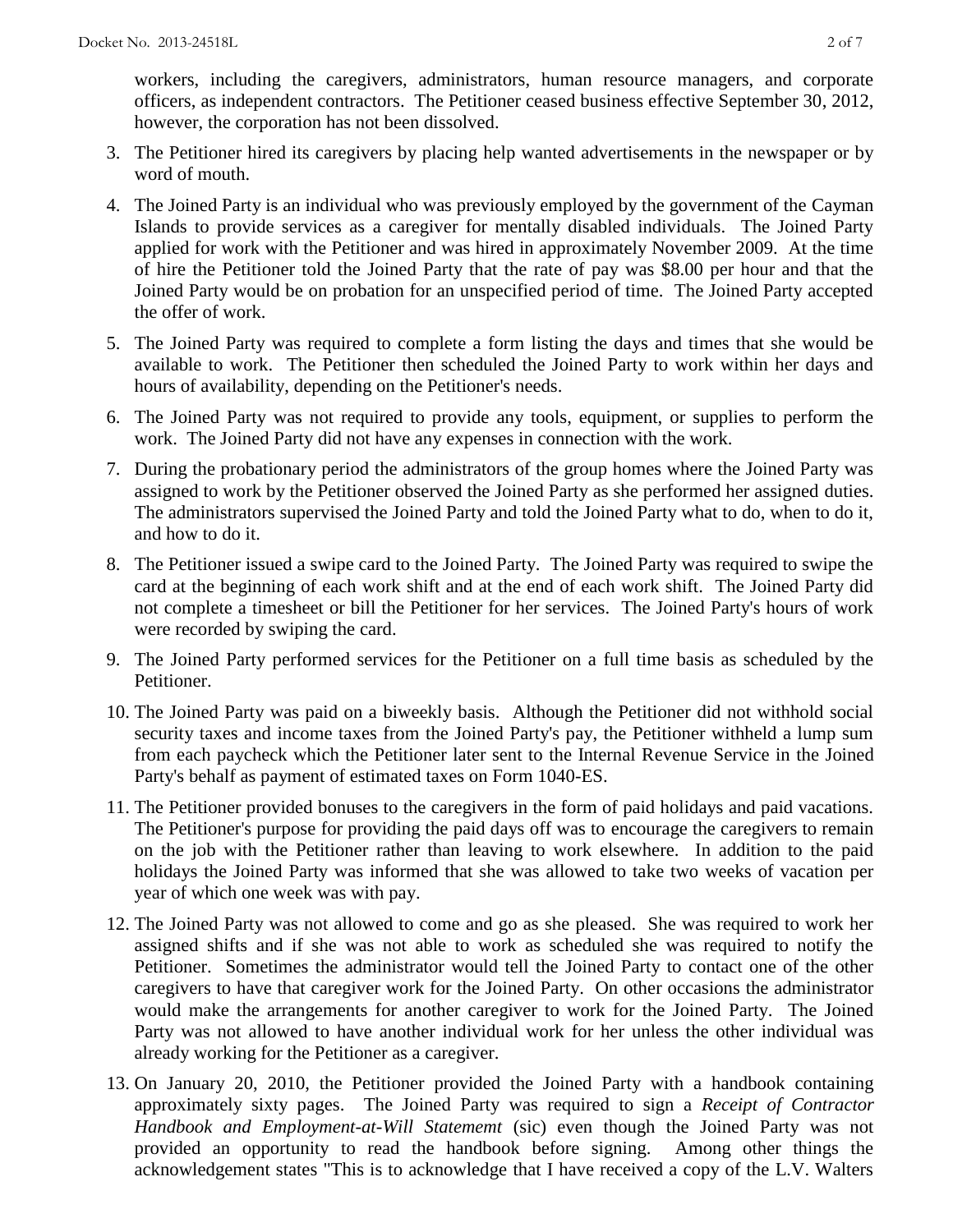Group Homes Inc. Contractor Handbook and understand that it sets forth the terms and conditions of my employment as well as the duties, responsibilities and obligations of employment with the company. I understand that it is my responsibility to read the Contractor Handbook and be able to abide by the rules, policies and standards set forth in it. I also acknowledge that my employment/contractual service with the company is not for a specified period of time and can be terminated at any time for any reason, with or without cause or notice by me or the company." The acknowledgement also states that the Petitioner has the right to revise, delete, or add to the handbook at any time and the right to modify the terms and conditions under which the Joined Party performed services for the Petitioner.

- 14. On August 6, 2012, the Petitioner notified the workers that the Petitioner was shutting its doors on September 30, 2012. The Petitioner removed the Joined Party from the schedule on or about August 6, 2012.
- 15. During the time that the Joined Party worked as a caregiver for the Petitioner the Joined Party did not have any financial investment in a business, did not have business liability insurance, did not have a business license or occupational license, and did not offer services to the general public. The Joined Party did not perform services for any other company or any competitor of the Petitioner. The Joined Party performed services only for the Petitioner.
- 16. The Petitioner reported the Joined Party's earnings to the Internal Revenue Service on Form 1099- MISC as nonemployee compensation for 2010, 2011, and 2012.
- 17. The Joined Party filed an initial claim for unemployment compensation benefits, now known as reemployment assistance benefits, effective August 5, 2012. When the Joined Party did not receive credit for her earnings with the Petitioner a *Request for Reconsideration of Monetary Determination* was filed and an investigation was assigned to the Department of Revenue to determine if the Joined Party performed services as an employee or as an independent contractor.
- 18. On November 6, 2012, the Department of Revenue issued a determination holding that the Joined Party performed services for the Petitioner as an employee and that the Petitioner was liable for payment of unemployment compensation taxes effective January 1, 2010. The Petitioner filed an appeal by letter dated November 16, 2012, and provided additional documentation. On February 13, 2013, the Department of Revenue issued a determination based on the additional documentation stating "This is an affirmation of a prior determination dated 11/06/12."

## **Conclusions of Law:**

- 19. The issue in this case, whether services performed for the Petitioner by the Joined Party constitute employment subject to the Florida Reemployment Assistance Program Law, is governed by Chapter 443, Florida Statutes. Section 443.1216(1)(a)2., Florida Statutes, provides that employment subject to the chapter includes service performed by individuals under the usual common law rules applicable in determining an employer-employee relationship.
- 20. The Supreme Court of the United States held that the term "usual common law rules" is to be used in a generic sense to mean the "standards developed by the courts through the years of adjudication." United States v. W.M. Webb, Inc., 397 U.S. 179 (1970).
- 21. The Supreme Court of Florida adopted and approved the tests in 1 Restatement of Law, Agency 2d Section 220 (1958), for use to determine if an employment relationship exists. See Cantor v. Cochran, 184 So.2d 173 (Fla. 1966); Miami Herald Publishing Co. v. Kendall, 88 So.2d 276 (Fla. 1956); Magarian v. Southern Fruit Distributors, 1 So.2d 858 (Fla. 1941); see also Kane Furniture Corp. v. R. Miranda, 506 So.2d 1061 (Fla. 2d DCA 1987). In Brayshaw v. Agency for Workforce Innovation, et al; 58 So.3d 301 (Fla. 1st DCA 2011) the court stated that the statute does not refer to other rules or factors for determining the employment relationship and, therefore, the Department is limited to applying only Florida common law in determining the nature of an employment relationship.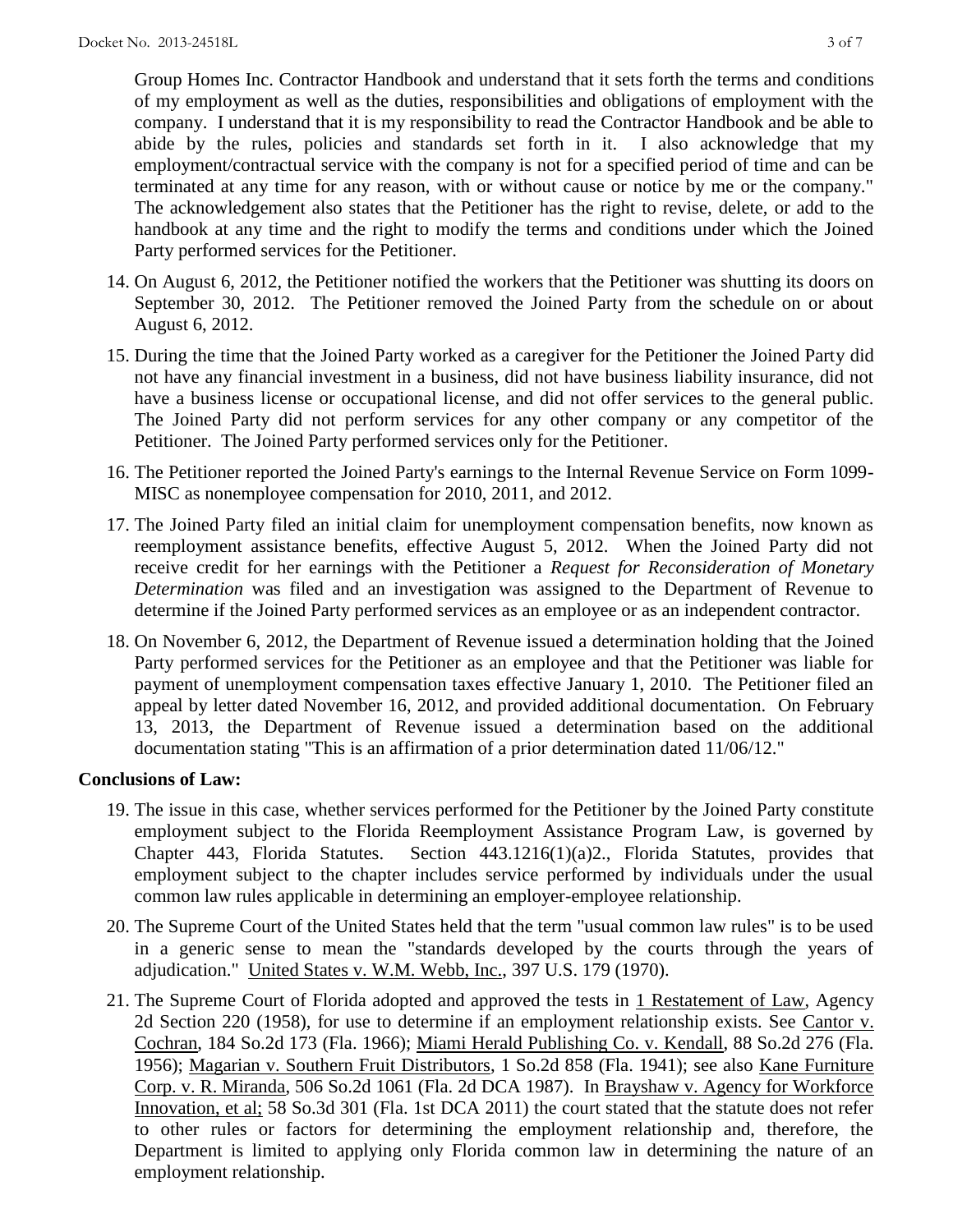- 22. Restatement of Law is a publication, prepared under the auspices of the American Law Institute, which explains the meaning of the law with regard to various court rulings. The Restatement sets forth a nonexclusive list of factors that are to be considered when judging whether a relationship is an employment relationship or an independent contractor relationship.
- 23. 1 Restatement of Law, Agency 2d Section 220 (1958) provides:
	- (1) A servant is a person employed to perform services for another and who, in the performance of the services, is subject to the other's control or right of control.
	- (2) The following matters of fact, among others, are to be considered:
		- (a) the extent of control which, by the agreement, the business may exercise over the details of the work;
		- (b) whether or not the one employed is engaged in a distinct occupation or business;
		- (c) the kind of occupation, with reference to whether, in the locality, the work is usually done under the direction of the employer or by a specialist without supervision;
		- (d) the skill required in the particular occupation;
		- (e) whether the employer or the worker supplies the instrumentalities, tools, and the place of work for the person doing the work;
		- (f) the length of time for which the person is employed;
		- (g) the method of payment, whether by the time or by the job;
		- (h) whether or not the work is a part of the regular business of the employer;
		- (i) whether or not the parties believe they are creating the relation of master and servant;
		- (j) whether the principal is or is not in business.
- 24. Comments in the Restatement explain that the word "servant" does not exclusively connote manual labor, and the word "employee" has largely replaced "servant" in statutes dealing with various aspects of the working relationship between two parties.
- 25. In Department of Health and Rehabilitative Services v. Department of Labor & Employment Security, 472 So.2d 1284 (Fla. 1<sup>st</sup> DCA 1985) the court confirmed that the factors listed in the Restatement are the proper factors to be considered in determining whether an employer-employee relationship exists. However, in citing La Grande v. B&L Services, Inc., 432 So.2d 1364, 1366 (Fla.  $1<sup>st</sup> DCA$  1983), the court acknowledged that the question of whether a person is properly classified an employee or an independent contractor often can not be answered by reference to "hard and fast" rules, but rather must be addressed on a case-by-case basis.
- 26. The *Receipt of Contractor Handbook and Employment-at-Will Statememt* (sic) signed by the Joined Party was submitted by the Petitioner as evidence. However, the Petitioner did not submit a copy of the handbook which the Petitioner describes as being approximately sixty pages. The acknowledgement states that the handbook "sets forth the terms and conditions of my employment" and that the Joined Party was required to "abide by the rules, policies, and standards" set forth in the handbook. The "terms and conditions of employment" and the "rules, policies, and standards" contained in the handbook have not been presented as evidence. The Petitioner did not offer any testimony concerning the specific contents of the handbook. Section 90.952, Florida Statutes, provides that, "Except as otherwise provided by statute, an original writing, recording, or photograph is required in order to prove the contents of the writing, recording, or photograph."
- 27. In Keith v. News & Sun Sentinel Co., 667 So.2d 167 (Fla. 1995) the Court held that in determining the status of a working relationship, the agreement between the parties should be examined if there is one. In providing guidance on how to proceed absent an express agreement the Court stated "In the event that there is no express agreement and the intent of the parties can not be otherwise determined, courts must resort to a fact specific analysis under the Restatement based on the actual practice of the parties."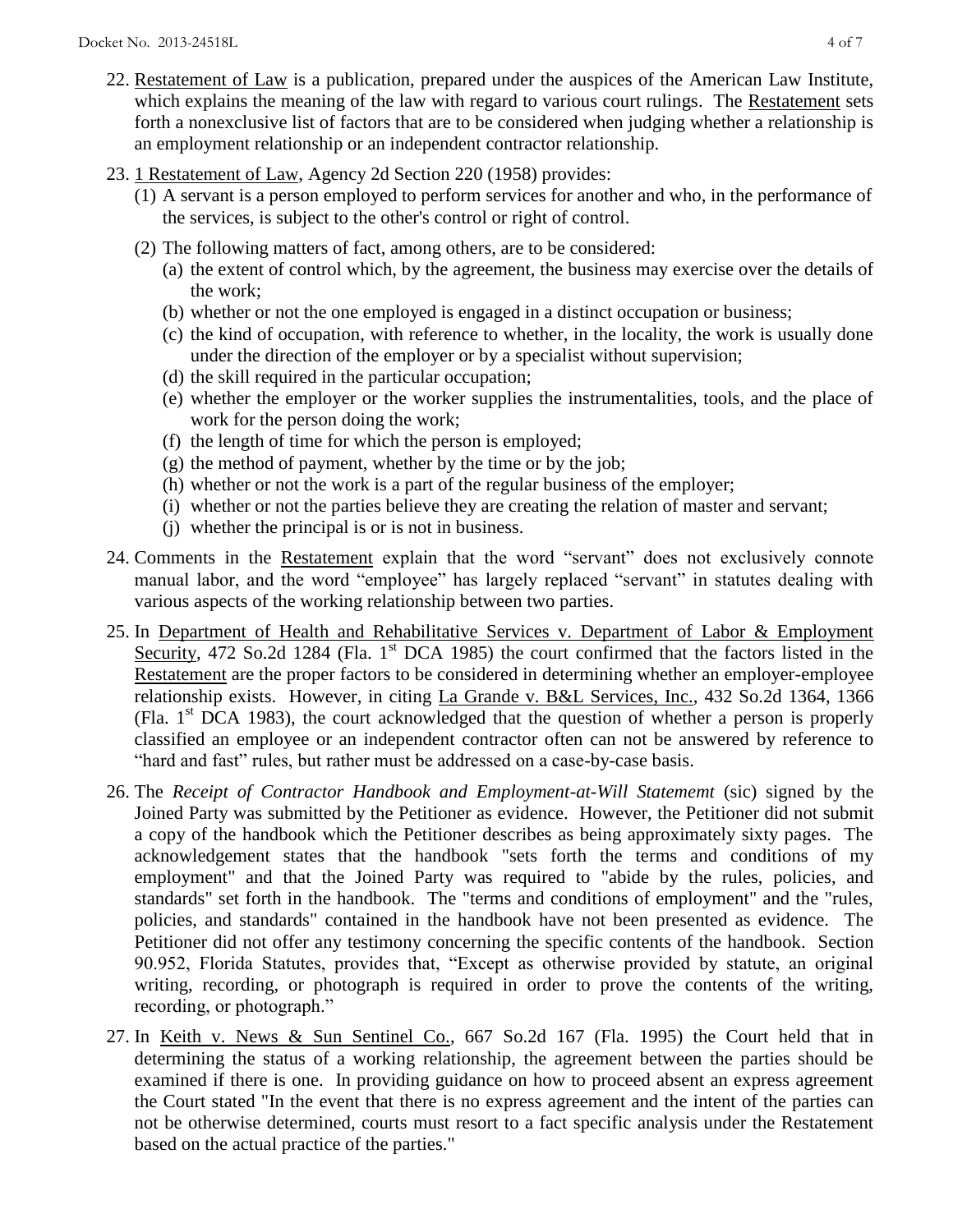- 28. In Justice v. Belford Trucking Company, Inc., 272 So.2d 131 (Fla. 1972), a case involving an independent contractor agreement which specified that the worker was not to be considered the employee of the employing unit at any time, under any circumstances, or for any purpose, the Florida Supreme Court commented "while the obvious purpose to be accomplished by this document was to evince an independent contractor status, such status depends not on the statements of the parties but upon all the circumstances of their dealings with each other."
- 29. The Joined Party performed services at the Petitioner's place of business for the Petitioner's clients. The Joined Party did not have any investment in a business and did not have any expenses in connection with the work. The Joined Party was not at risk of suffering a financial loss from performing services for the Petitioner.
- 30. It was not shown that any skill or special knowledge was required to perform the work. The greater the skill or special knowledge required to perform the work, the more likely the relationship will be found to be one of independent contractor. Florida Gulf Coast Symphony v. Florida Department of Labor & Employment Sec., 386 So.2d 259 (Fla. 2d DCA 1980)
- 31. The Petitioner paid the Joined Party based on time worked rather than based on production or by the job. The Petitioner determined both the method of pay and the rate of pay. The Petitioner determined the days and hours of work. These facts reveal that the Petitioner controlled the financial aspects of the relationship. Section 443.1217(1), Florida Statutes, provides that the wages subject to the Reemployment Assistance Program Law include all remuneration for employment including commissions, bonuses, back pay awards, and the cash value of all remuneration in any medium other than cash. The fact that the Petitioner chose not to withhold payroll taxes from the pay does not, standing alone, establish an independent contractor relationship.
- 32. The Petitioner provided fringe benefits in the form of bonuses, paid holidays, and paid vacations. Paid vacations and paid holidays are fringe benefits that are customarily reserved for employment relationships. In addition to the factors enumerated in the Restatement of Law, the provision of employee benefits has been recognized as a factor militating in favor of a conclusion that an employee relationship exists. Harper ex rel. Daley v. Toler, 884 So.2d 1124 (Fla. 2nd DCA 2004).
- 33. The Joined Party performed services exclusively for the Petitioner from November 2009 until August 2012, a period of almost three years. The Petitioner provided paid time off to encourage longevity of the relationship. Either party had the right to terminate the relationship at any time, for any reason, with or without cause, with or without notice, without incurring liability for breach of contract. These facts reveal the existence of an at-will relationship of relative permanence. In Cantor v. Cochran, 184 So.2d 173 (Fla. 1966), the court in quoting 1 Larson, Workmens' Compensation Law, Section 44.35 stated: "The power to fire is the power to control. The absolute right to terminate the relationship without liability is not consistent with the concept of independent contractor, under which the contractor should have the legal right to complete the project contracted for and to treat any attempt to prevent completion as a breach of contract."
- 34. The Petitioner controlled where the work was performed, when the work was performed, and how the work was performed. The Petitioner exercised significant control over the terms and conditions of the relationship and was in control of the financial aspects of the relationship. Whether a worker is an employee or an independent contractor is determined by measuring the control exercised by the employer over the worker. If the control exercised extends to the manner in which a task is to be performed, then the worker is an employee rather than an independent contractor. In Cawthon v. Phillips Petroleum Co., 124 So 2d 517 (Fla. 2d DCA 1960) the court explained: Where the employee is merely subject to the control or direction of the employer as to the result to be procured, he is an independent contractor; if the employee is subject to the control of the employer as to the means to be used, then he is not an independent contractor.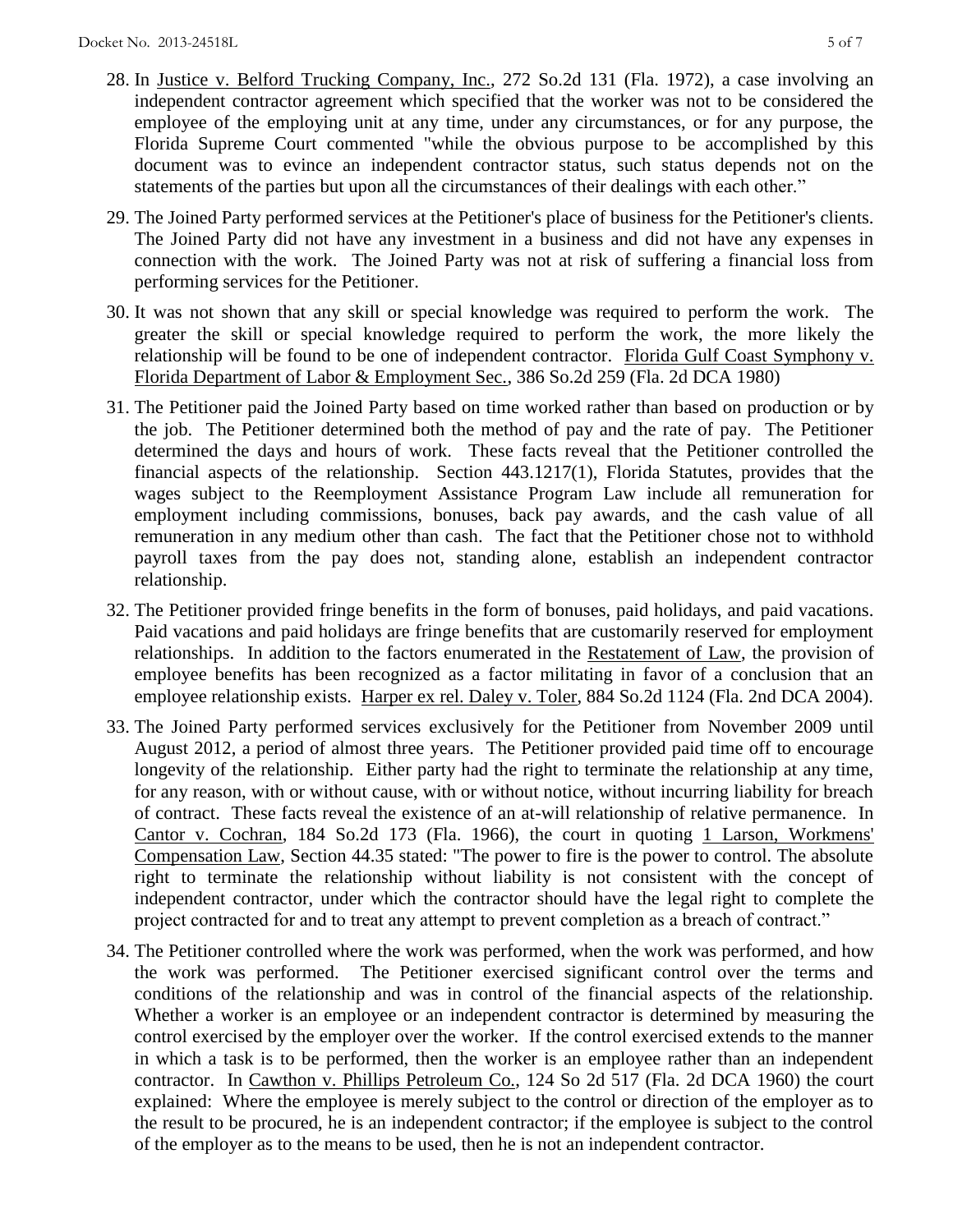- 35. The Department of Revenue correctly determined that the services performed for the Petitioner by the Joined Party constitute insured employment. However, the determination is only retroactive to January 1, 2010, while the Joined Party performed services for the Petitioner beginning in November 2009.
- 36. Section 443.036(20)(c), Florida Statutes provides that a person who is an officer of a corporation, or a member of a limited liability company classified as a corporation for federal income tax purposes, and who performs services for the corporation or limited liability company in this state, regardless of whether those services are continuous, is deemed an employee of the corporation or the limited liability company during all of each week of his or her tenure of office, regardless of whether he or she is compensated for those services. Services are presumed to be rendered for the corporation in cases in which the officer is compensated by means other than dividends upon shares of stock of the corporation owned by him or her.
- 37. The Petitioner is a corporation. The Petitioner's president and director have been active in the operation of the business since the corporation was formed in February 2003. Therefore, the Petitioner's president and vice president are statutory employees of the Petitioner, retroactive to February 2003.
- 38. Section 443.1215, Florida States, provides:
	- (1) Each of the following employing units is an employer subject to this chapter:
		- (a) An employing unit that:
			- 1. In a calendar quarter during the current or preceding calendar year paid wages of at least \$1,500 for service in employment; or
			- 2. For any portion of a day in each of 20 different calendar weeks, regardless of whether the weeks were consecutive, during the current or the preceding calendar year, employed at least one individual in employment, irrespective of whether the same individual was in employment during each day.
- 39. The Petitioner's corporate officers performed services during twenty weeks of each year. Although there were workers performing services as caregivers for the Petitioner prior to 2009, the determination in this case addresses only the Petitioner's liability for payment of tax on the Joined Party's wages, not on the wages of similarly situated workers. Therefore the correct retroactive date of liability is the beginning of the fourth quarter 2009, October 1, 2009.

**Recommendation:** It is recommended that the determination dated November 6, 2012, be MODIFIED to reflect a retroactive date of October 1, 2009. As modified it is recommended that the determination be AFFIRMED.

Respectfully submitted on May 1, 2013.



R. O. SMITH, Special Deputy Office of Appeals